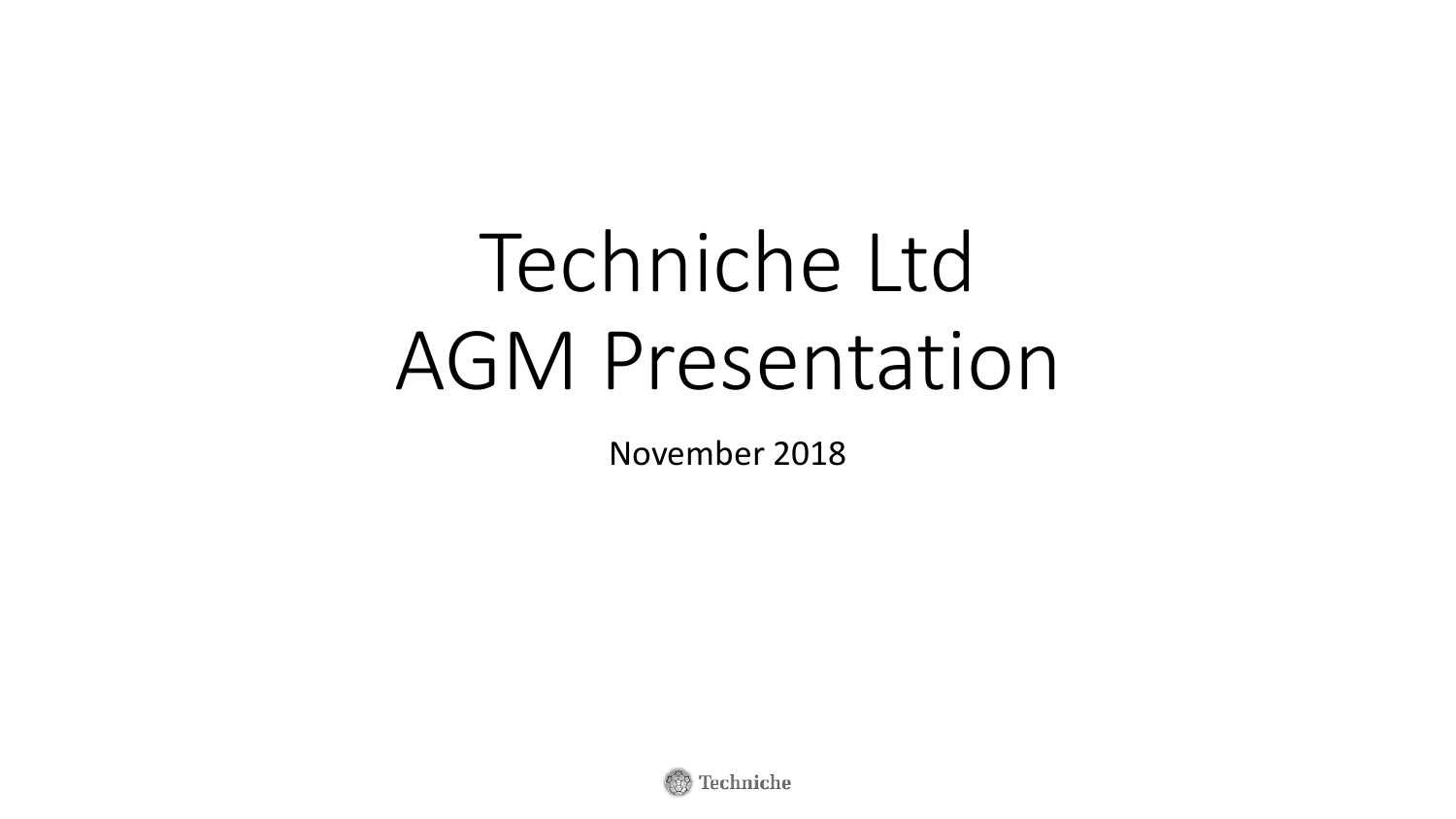Techniche

This presentation contains forward-looking statements that are subject to risk factors associated with the Techniche Limited Group's business. Forward-looking statements including those containing words such as "anticipate", "estimates", "should", "will", "expects", "plans" or other similar expressions. It is believed that the expectations reflected in these statements are reasonable but they may be affected by a range of variables and changes in underlying assumptions which could cause actual results or trends to differ materially. These include, but are not limited to: business risk, changes in law, asset impairment, litigation, contractual risk, acquisition, integration and expansion risk, dependence on key management personnel, additional capital requirements, intellectual property, competition risk, foreign exchange movements, customer concentration, remote management for diverse business units, changes in taxation law, legislative and regulatory developments, economic and financial market conditions in various countries and regions, and political risks.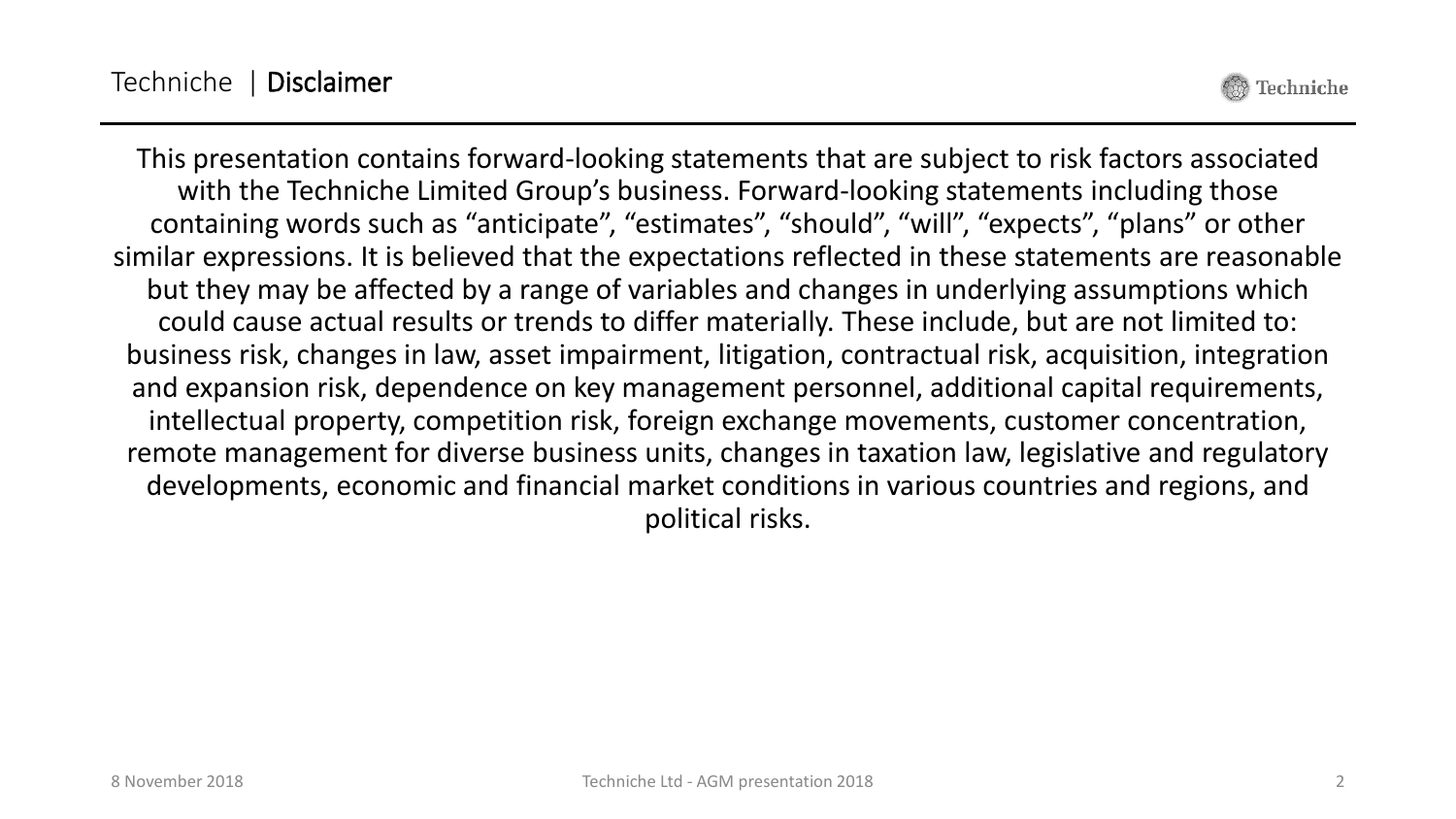*Over the past 18 months the directors of Techniche have been researching and refining a new direction that considered our products, our customers, our markets, while also considering how we provide a better return to our Shareholders.* 

- At the 2017 AGM, we proposed a shift in focus from being a technology investment company to becoming a technology company.
- Historically it has been difficult, even as a major shareholder in the businesses, to have any real level of control strategically or operationally. Techniche has been a voice at the table rather than a driving force for these businesses.
- This model was still reasonably successful, reporting profits and providing a dividend to shareholders each year.
- Ultimately, we were holding small niche technology companies that needed investment to grow. As well, we were very reliant on ERST, which was essentially a services company with limited growth opportunities and only 2 customers, BP and EDEKA.
- As a portfolio of standalone businesses delivering independent investment returns, the subsidiaries have been unable to utilise market and territory coverage, share resources and applications, nor obtain sufficient market visibility to attract investment interest.
- As a result, the share price has reflected only historic growth and profitability, rather than reflect the future value of the exceptional position that our operations and technologies have in their respective markets.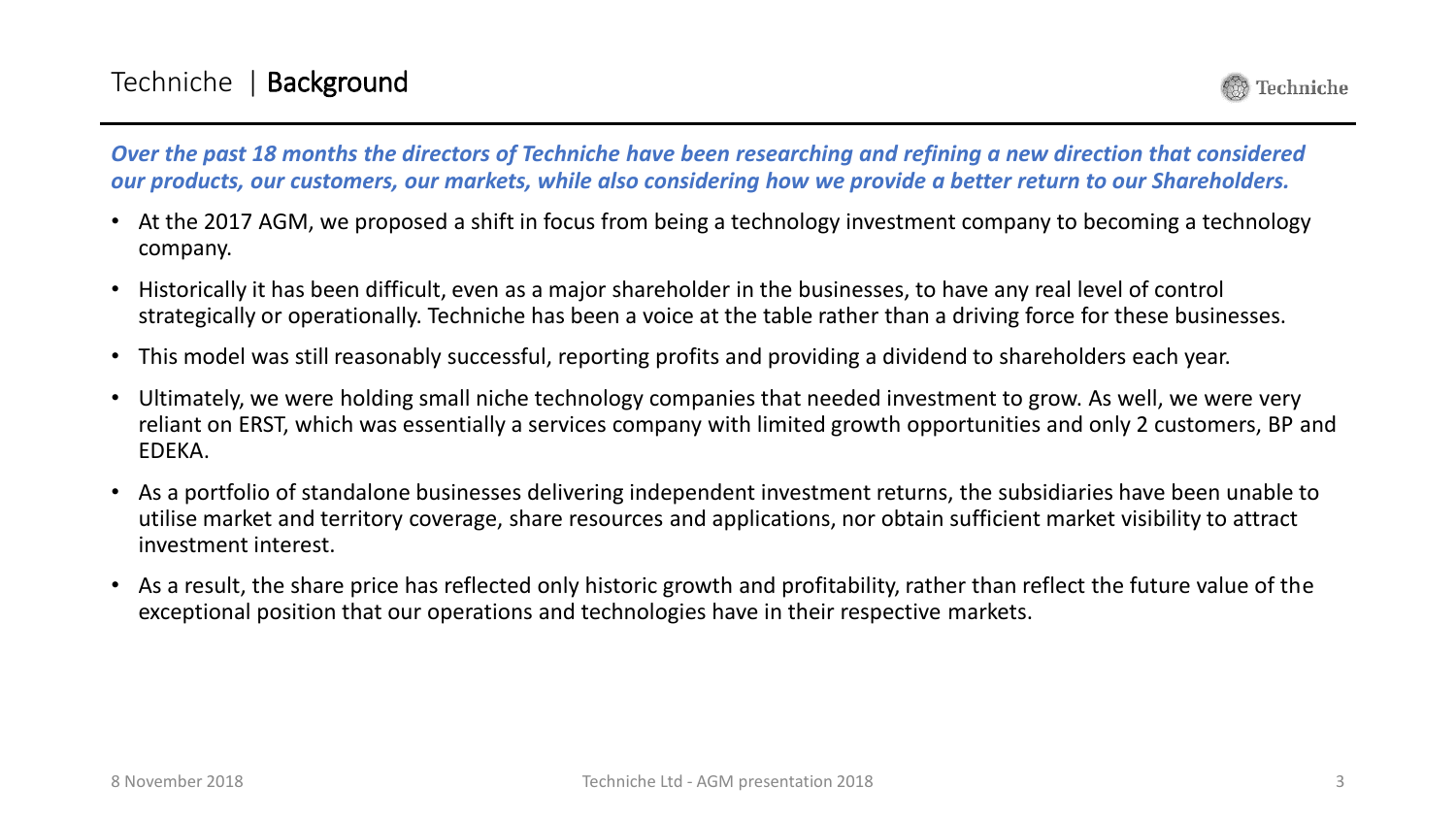

#### *In considering a strategic reset, there were a number of key aspects of Techniche that we felt were valuable.*

- Great products Both Urgent and Statseeker have great products that have some market leading capabilities, and fantastic blue-chip customers.
- Both products have global applications.
- We have customers and teams within the 3 key geographies of Europe, Australia/Asia & the Americas.
- We start the year with great levels of recurring revenue.
- We have experience in running/managing global growth technology companies.
- The new ownership structure provides for real strategic and operational control including at product, marketing, sales and engineering levels.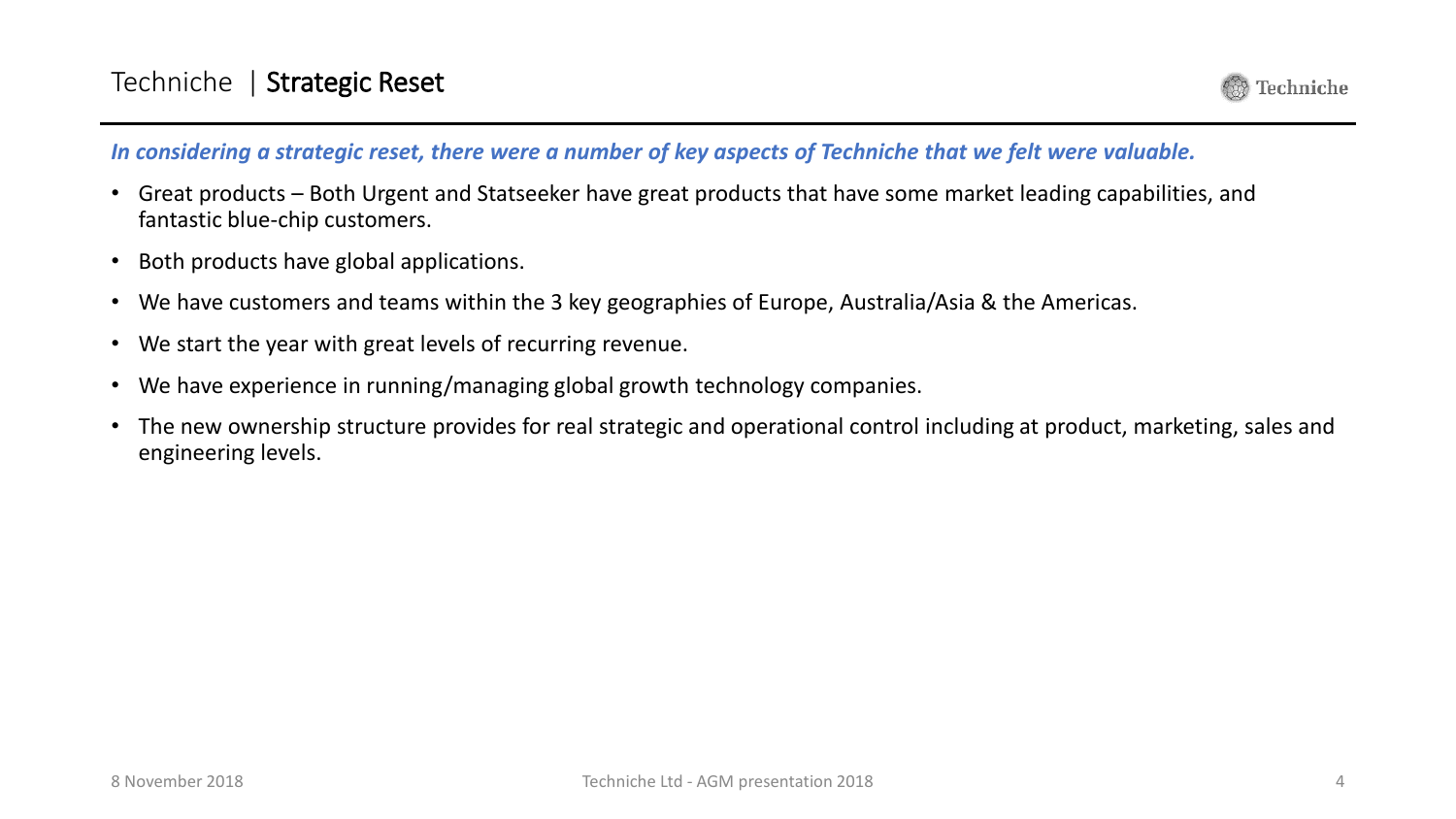

*At our last AGM it was announced that the company was shifting focus from a technology investment company to a technology company, but what does that mean?*

#### **Focussed product offering**

• The company is currently researching new trends in the convergence of operational assets (OT) and technology assets (IT), particularly in light industry, where asset reliability and availability is critical. This will likely combine with intelligent behaviour analysis to provide predictive capability and eventually a "close loop" process in asset management.

#### **Purchase of balance of 50% shareholding of Statseeker**

• Upon acquisition of the remaining shareholding the Company conducted a complete review of the business and mapped out a range of changes to personnel and the general operations. This was mainly focussed on reducing cost, with intent on investing some of the savings in frontline regionalised based sales, marketing and support.

#### **Using our geographic reach**

- Our regional teams located in Europe (UK & Germany), Australia & the USA will become responsible for selling and supporting our full range of products
- Our focus is growing sales across the regions through increased direct sales capability plus channel partners.

#### **Customer focussed**

• We are increasing our level of customer engagement through a range of activities. In particular, we will be seeking their input as we refine our product portfolio and define and prioritise the product roadmap.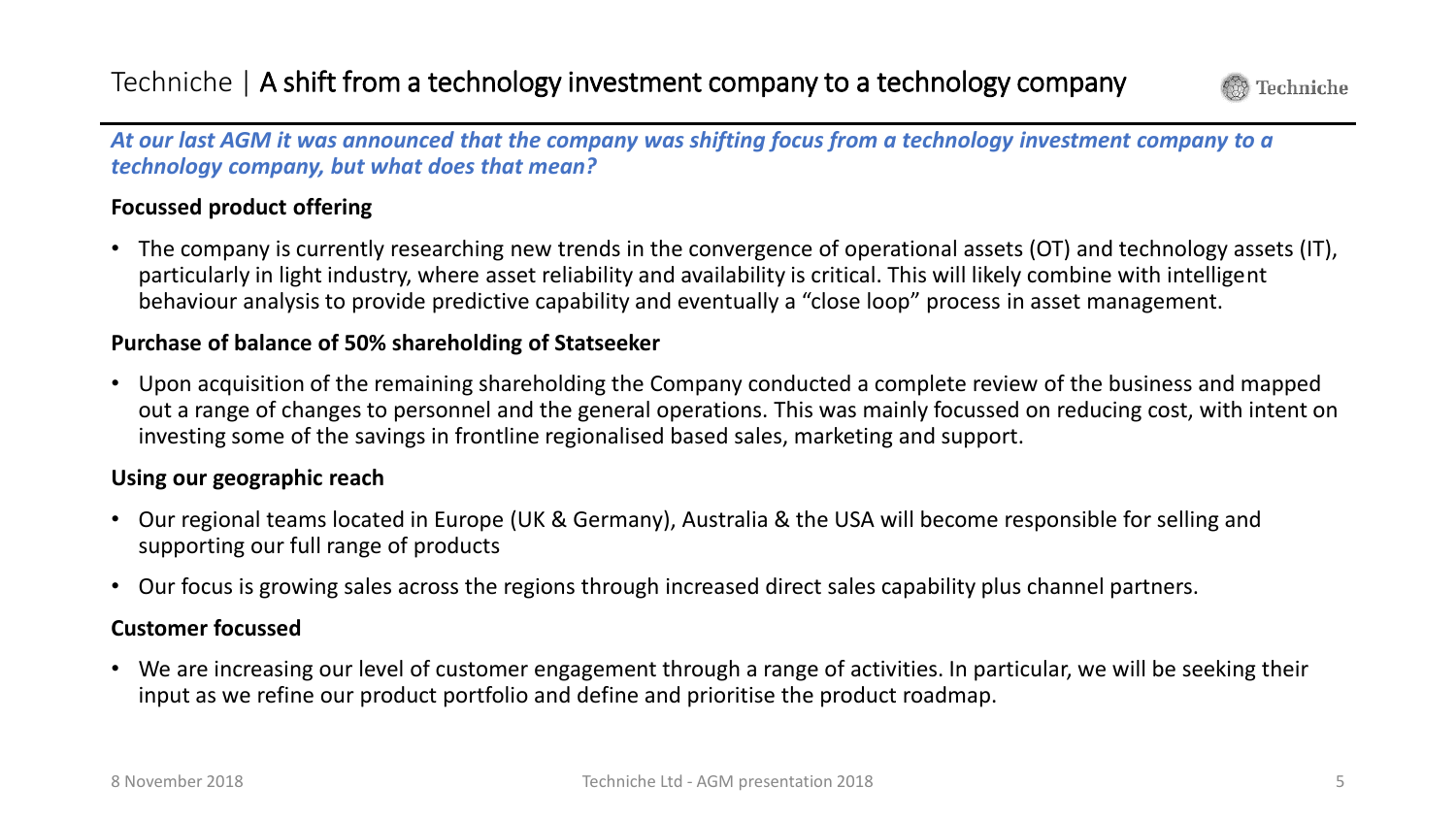

#### **Regional Structure**

• In January 2019, the CEO's of our businesses will become responsible for running their region. The 3 regions will be EMEA (Europe, Middle East, Africa), APAC (Asia Pacific), and the Americas, with each region having sales, marketing and support capability for what is expected to be a growing range of product.

#### **Appointment of new Directors**

• We have appointed 2 new directors, Anastasia Ellerby and Mark Gill. Consistent with the strategic reset, both Anastasia and Mark come with excellent backgrounds in growing software companies, particularly with a global focus.

#### **Corporate**

- Build a management team to support the strategic reset.
- It is our intention to employ a new CEO, with a deep background in growing software companies, in the new year.

#### **Share Buy-Back**

• The company commenced a share buy-back and as of yesterday had purchased 7,592,731 shares costing \$291,752 at an average price of 3.84 cents per share. This is approx. 3.4% of the issued capital.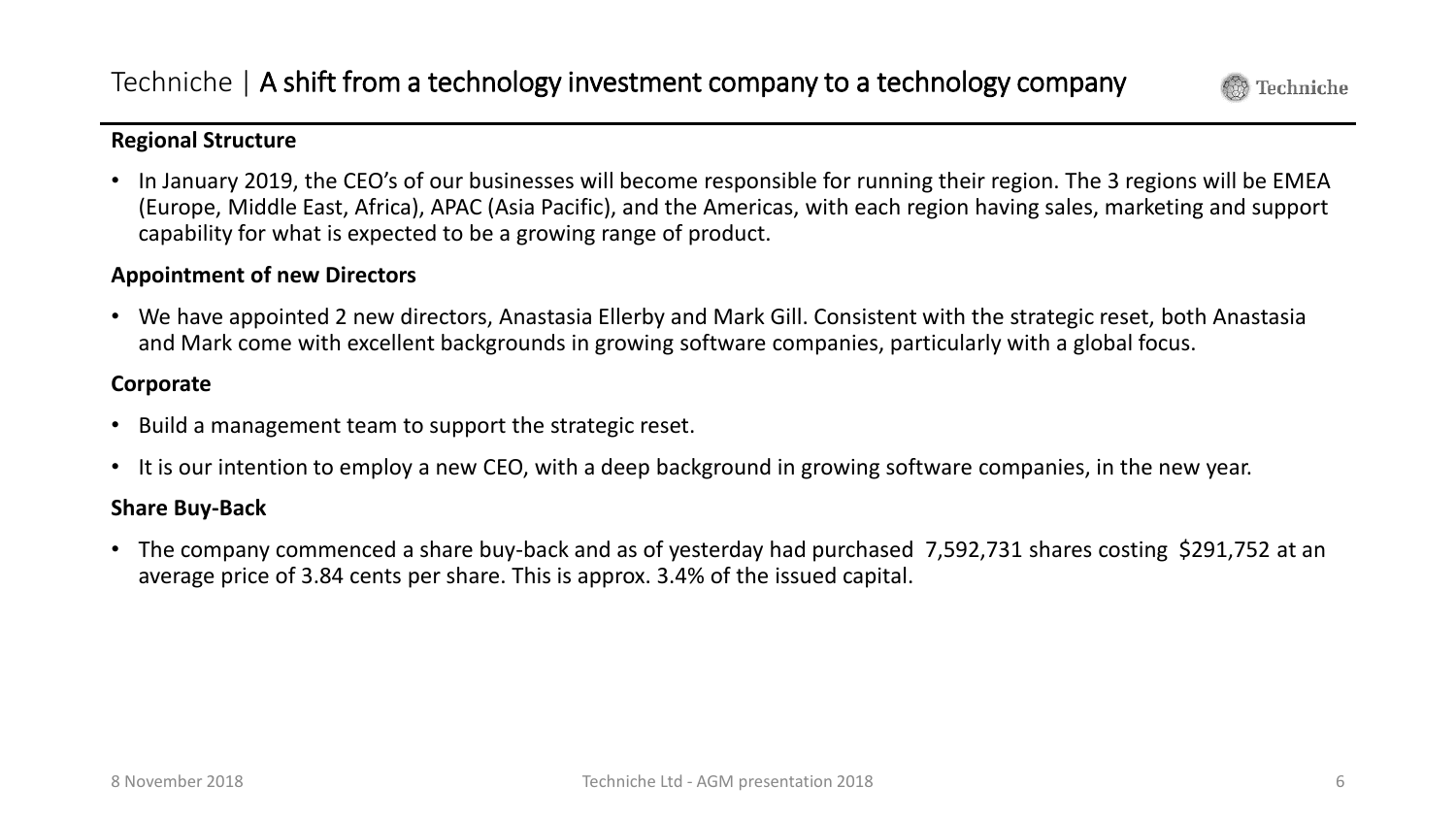#### Techniche | Financial Performance in AUD

Techniche 爱





Operating Profit (AUD millions)





Earnings Per Share From

 $-0.70$ <br> $2018$ 2014 2015 2016 2017 2018 Dividends Per Share

(AUD cents)







Net Tangible Assets (AUD millions)



### Revenue from Provision of IT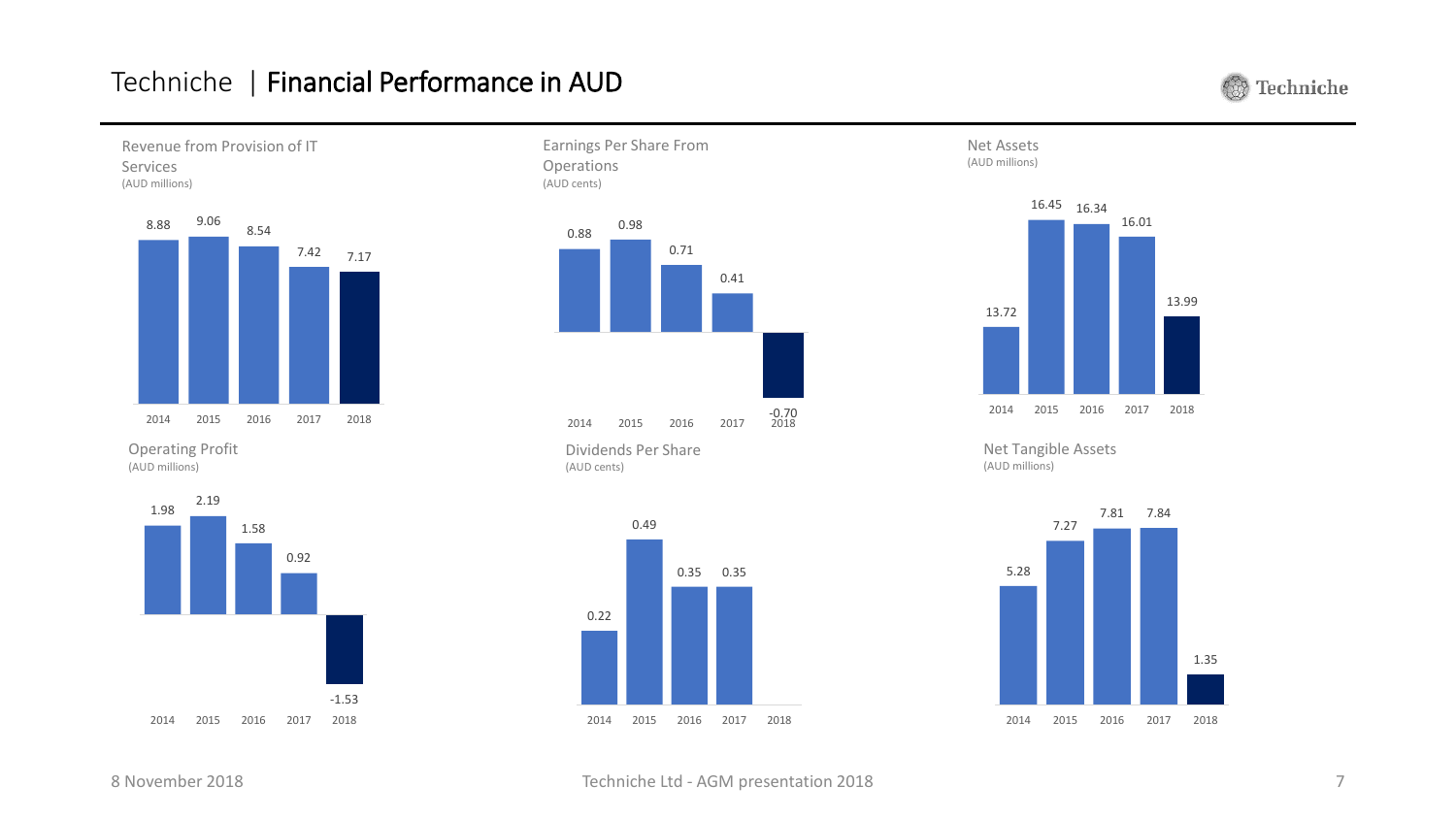

*This years' result reflects some major changes to the business. The company reported a loss \$1,723,823 which included a major impairment and some significant one-off expenses.*

#### **Sale of ERST**

• The sale of ERST resulted in a loss on sale of \$602,224.

#### **Purchase of balance of 50% shareholding of Statseeker**

- A restructure of the Statseeker business that resulted in a provision of \$336,713 in relation to redundancy and restructuring costs;
- The impairment of a number of Statseeker projects for on-going software enhancements with a total after tax value of \$810,354.
- The purchase resulted in the upward revaluation of the initial 50% investment in Statseeker of \$545,584.

#### **Additional one-off expenses**

• The company incurred one-off costs of \$249,438 associated with the sale of ERST and the strategic review of Urgent.

#### **Sales & Marketing expenses**

• The additional Sales & Marketing expenses relate to approx. \$400,000 of Statseeker costs, including the costs of exhibiting Cisco Live, Statseeker' s major marketing event, and approx. \$250,000 relating to Urgent marketing expenses.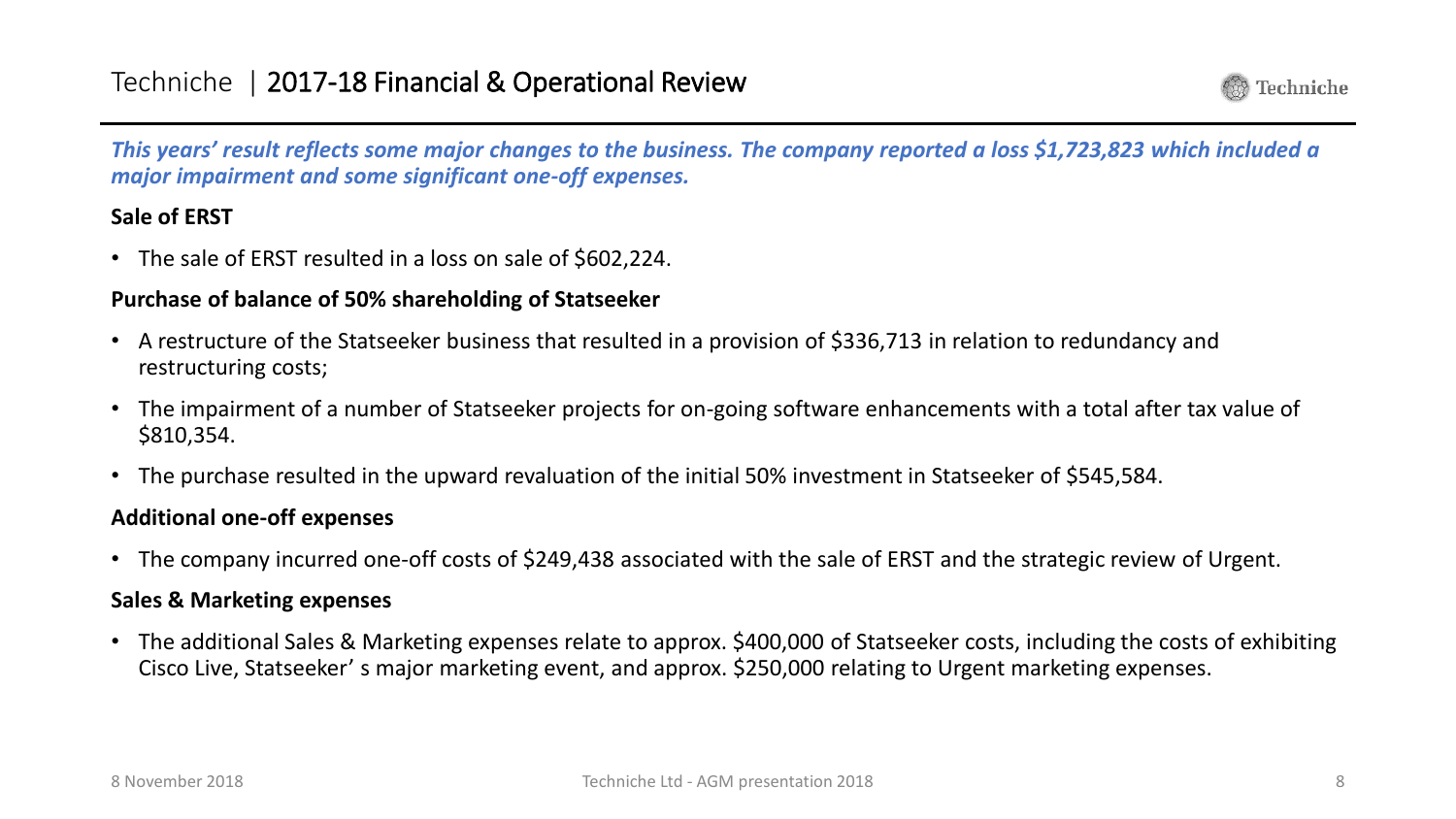



eMaintenance+, is a facilities maintenance platform that manages and measures reactive and planned maintenance, supplier performance, asset downtime, health and safety incidents, and asset inventories.

Delivered as software as a service (SaaS), it handles all the routine FM tasks that are typically managed by a helpdesk. 70% of jobs are dispatched automatically, significantly reducing operating costs. It captures the end-to-end maintenance processes, collects real-time data, improves supply chain procurement and asset reliability. As a powerful business intelligence tool, it delivers meaningful benchmarking comparisons and actionable insights into maintenance performance at the click of a button.

'Drag and drop' workflow design enables customers to create workflows that match their business processes.

Compliance procedures are automated, recording data automatically and allowing for instant access in the event of an incident or audit. All customers benefit from a programme of quarterly product updates and are always on the latest version of the software.



Statseeker provides advanced network performance monitoring technology for large scale critical IT and OT networks. Statseeker's software enables Network Engineers and Architects to autonomously and intelligently monitor their entire global and branched networks, regardless of its size, from a single server. Proprietary technology monitors every device and interface with light touch 60 second polling for near real-time device behaviour insight without consuming network bandwidth.

Time-Series data base technology gives engineers instant one-click access to years of historical device behaviour statistics to support Capacity Planning and Forensics tasks.

Instant, powerful and purpose built reporting provides the insight needed to keep the network operating at peak performance. Advanced analytics and anomaly detection technology enables network architects with intelligent alerting, operational insight and finely tuned forecasting capabilities.

Statseeker's new read-write API enables our IT enterprise customers and our system provider partners with the ability to make further use of networked device behaviour data and statistics, in real-time.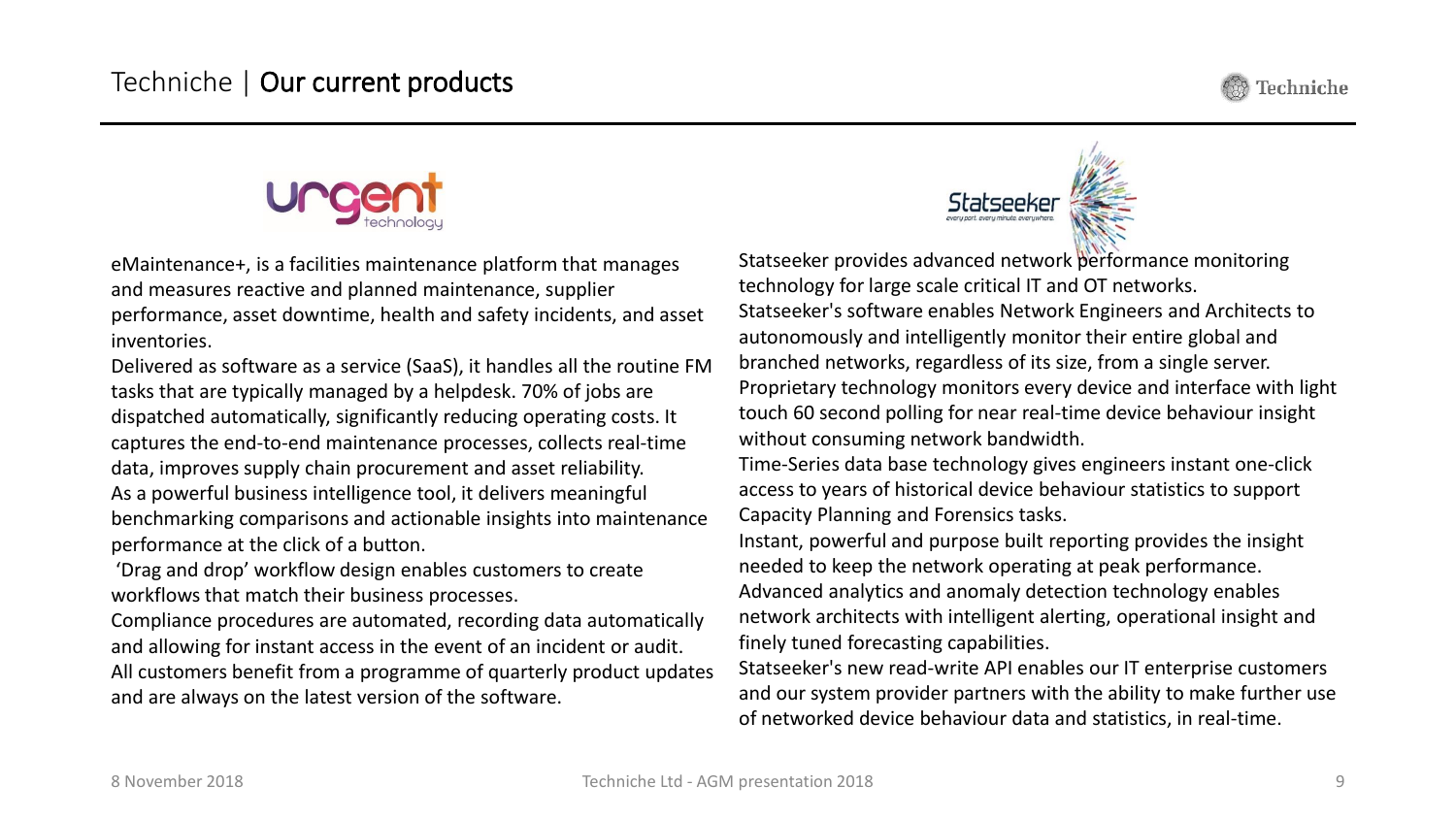#### *Urgent Technology*

#### **Key milestones include:**

- Appointment of Paul Djuric as CEO
- Continued transformation to a product-focused, SaaS-based maintenance software company;
- Continued focus on our core target customer segment of multi-unit petrol-retailing in which we are an acknowledged market leader;
- US staff rationalisation;
- Investment in additional sales resources as noted earlier;
- Employment of a full marketing manager focussed on lead generation;
- Employment of professional services manager and building a professional services team;
- Held first Asset Performance Management / IoT Roundtable Event.

#### **Financial commentary**

- Urgent continued to improve during the current year showing revenue growth of 8.7% to \$4,240,931 [2017: \$3,900,777]
- Costs were carefully managed and were limited to an increase of 1.6% to \$4,024,086 [2017: \$3,962,112].
- The improved financial position has allowed for an expansion in the sales and marketing capability within the team and is expected to lead to further improvements in the 2019 financial year.



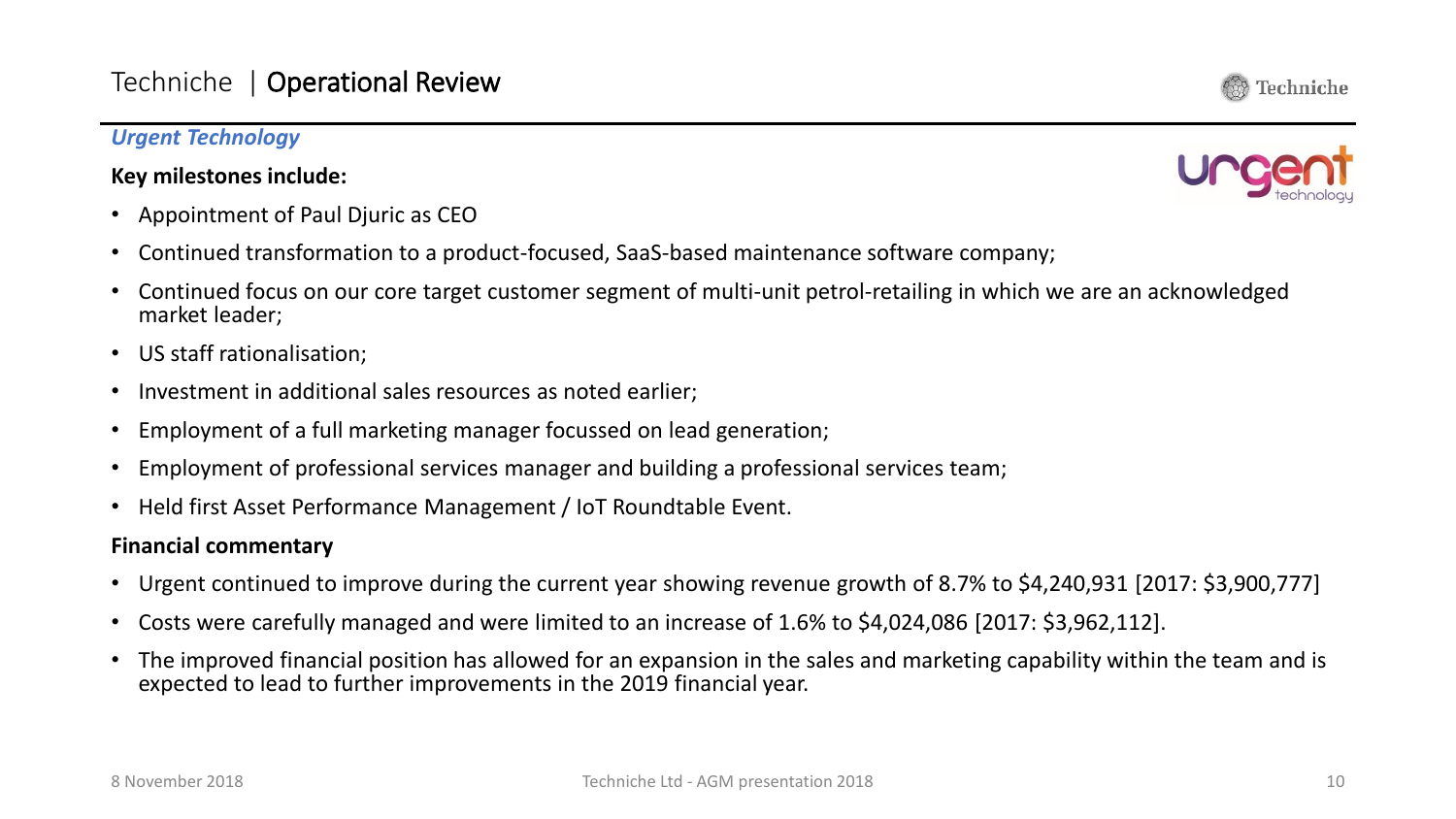#### *Statseeker*

#### **Key milestones include:**

- Appointment of John Sirianni as CEO
- Upon acquisition of the remaining shareholding the Company conducted a complete review of the business;
- A range of changes to personnel and the general operations were made which resulted in significant cost savings and greater refinement of strategic direction of investment.
- Investment being made in additional sales capability across the regions;
- Regionalised marketing plan being developed;
- Building up US operations;
- Launch of SDN CISCO ACI Monitoring

#### **Financial Commentary**

- Statseeker completed a disappointing year with distractions from the change of ownership and delays in product and new release launches having an impact on new business revenue from new customers and upsells to existing customers.
- Despite this, annual recurring revenues were maintained at \$4,648,038 [2017: \$4,679,514].
- Operating costs were impacted by a series of one-off items, including due diligence costs that were written off in relation to an acquisition that did not proceed and provision for restructuring the business.
- The impairment of a number of Statseeker projects for on-going software enhancements with a total after tax value of \$810,354.

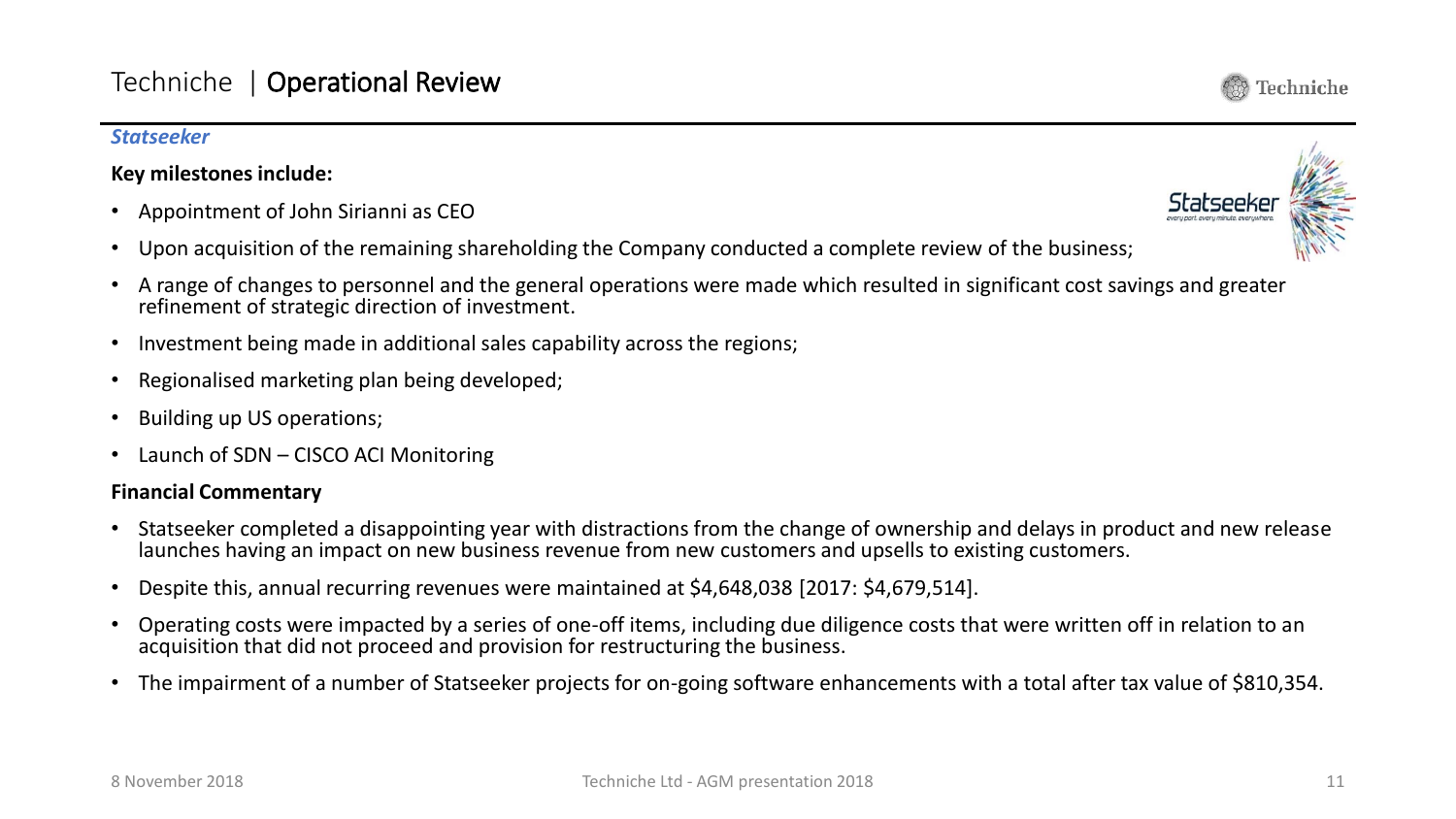Techniche

*It is the opinion of directors that the current share price does not reflect the true value of the underlying technologies that we own, or the markets that we operate in, or the quality of customers that we deal with regularly.*

### **Our vision is to create (build, buy or partner) a platform of applications that address the convergence of operational assets (OT) and technology assets (IT), particularly in light industry, where asset reliability and availability is critical.**

**We want to take advantage of our customer relationships and market reach in the 3 regions of EMEA (Europe, Middle East, Africa), APAC (Asia Pacific), and the Americas.**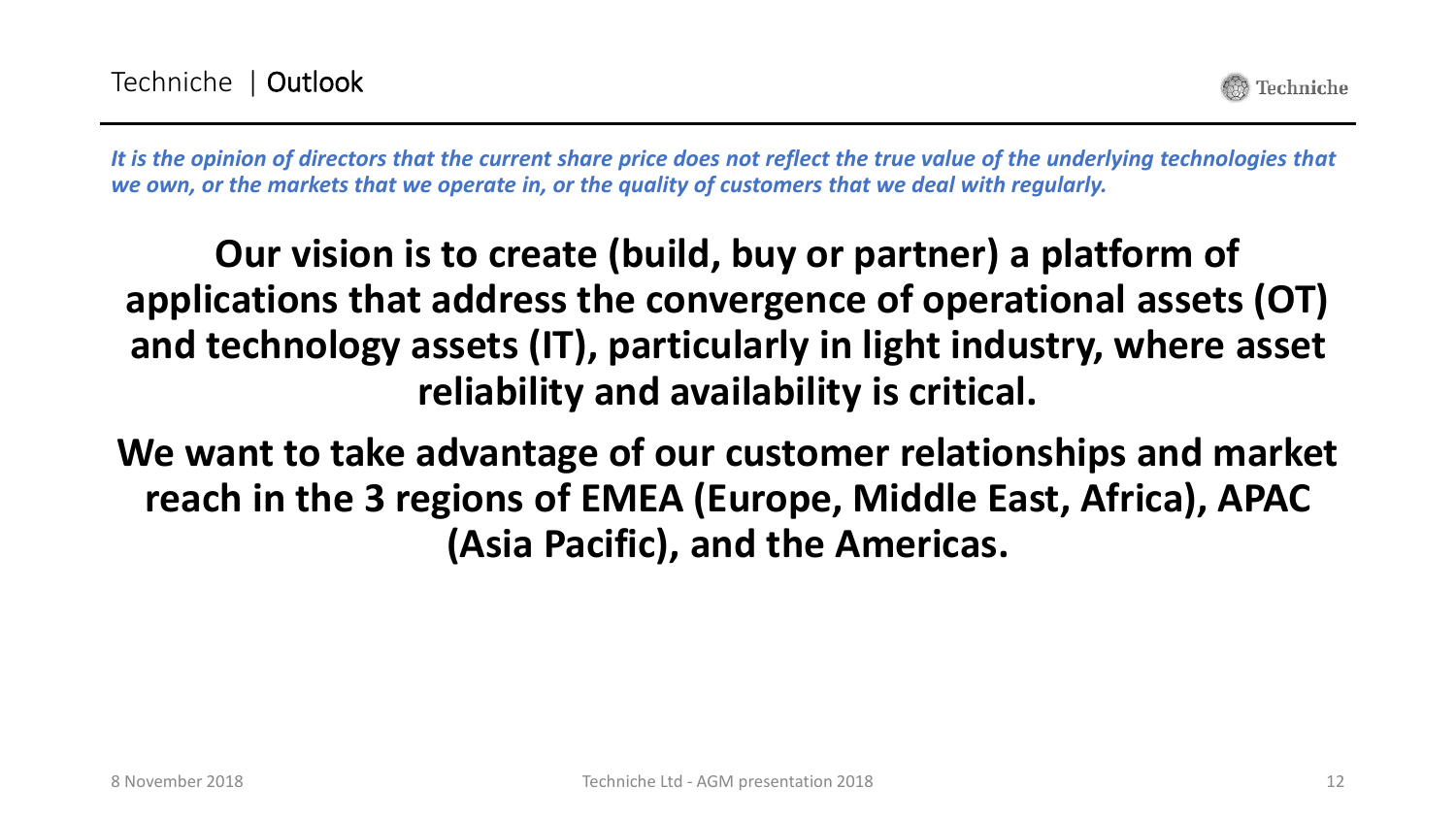

*We are executing on the plan and are working on and/or have seen a number of improvements..*

#### • **Corporate**

- o Initial report provided on the new Techniche Product Roadmap
- o Relocation of Techniche and Statseeker into a new corporate office, resulting in a net cost saving.
- o Currently formulating the corporate structure to mirror our new regional structure.
- o Developing new corporate and product branding, including new websites, marketing campaigns and sales material

#### • **Urgent**

- o Sales pipeline is growing
- o Account management is delivering new opportunities with our current customers
- o Professional services team growing
- o Marketing team driving both local marketing (EMEA) and corporate marketing

#### • **Statseeker**

- $\circ$  Restructuring completed to get the team right focus on product development and regionalised sales and marketing
- $\circ$  New US based CTO appointed in our major market
- o Shifting customers from perpetual licence sales to subscription